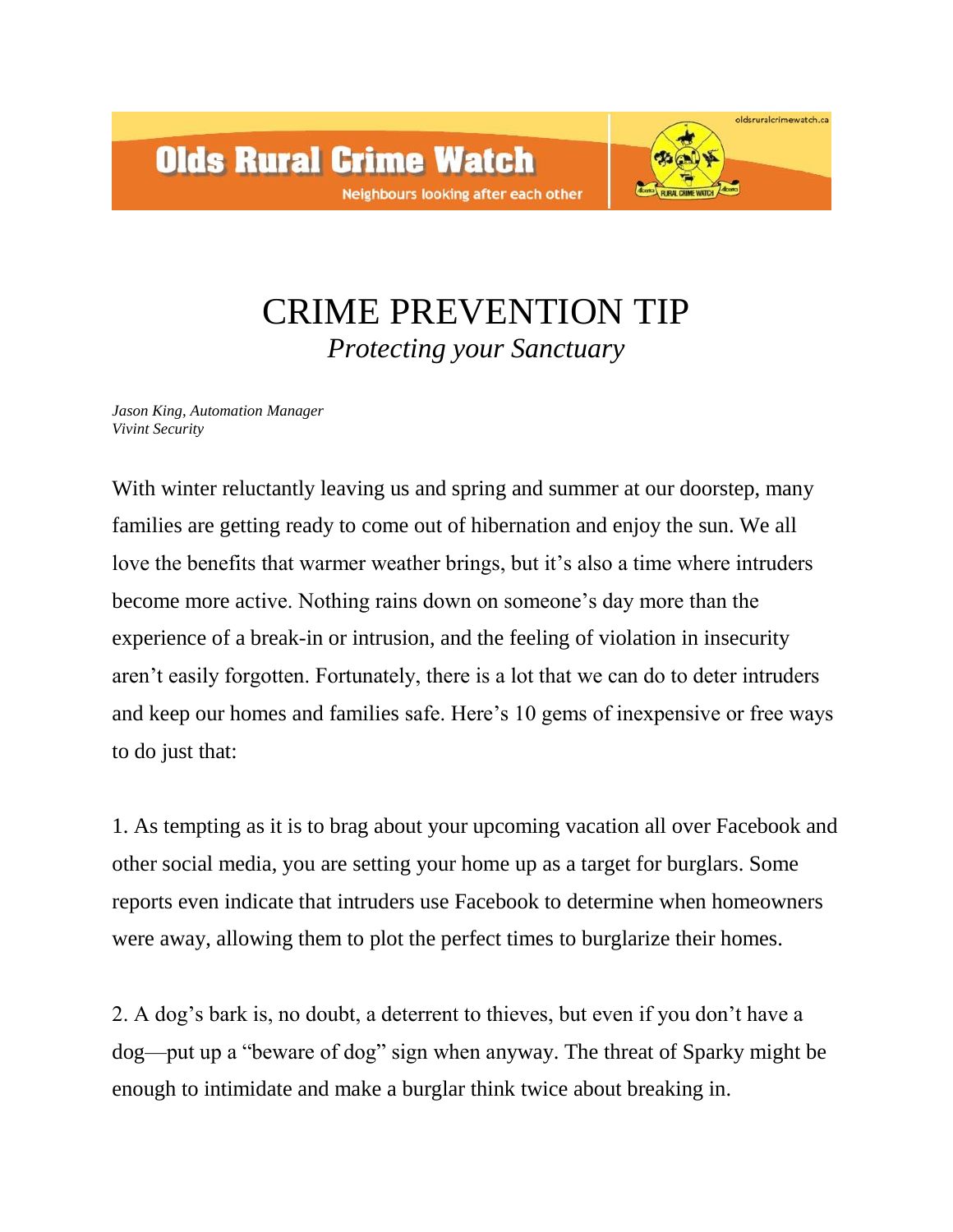3. Don't tempt intruders with your pricey possessions. Throwing out the box for your new flat-screen TV or sound system on the curb lets everyone passing by know that you have well, a brand new flat-screen TV mounted on your wall. Break down packaging and place it inside the garbage can instead. Better yet, dispose of the packaging at a local recycling depot.

4. Motion-sensored lights outside your home and placed out of easy reach are a great deterrent for burglars. They'll run the other way when they find themselves standing in bright lights as they approach your house.

5. Install Window Treatments! Use blinds or curtains, especially at night. If someone can see inside your home, they can see what you're doing, where you're storing your wallet, which room you're sitting in to watch TV, and which rooms are dark and vacant.

6. Growing up, I remember our neighbour paid me a couple of dollars to go over to their house while they were away and turn on a few random lights and the radio every day. They had the right idea. These days you can set timers for lights to create the illusion that someone is home and actively turning the lights on and off.

7. Keep all doors and windows closed and securely fastened. An open window or door is like an open invitation for burglars. To secure sliding glass doors and windows, place a metal rod or piece of plywood in the track, preventing burglars from forcing the door open or lifting it off the track.